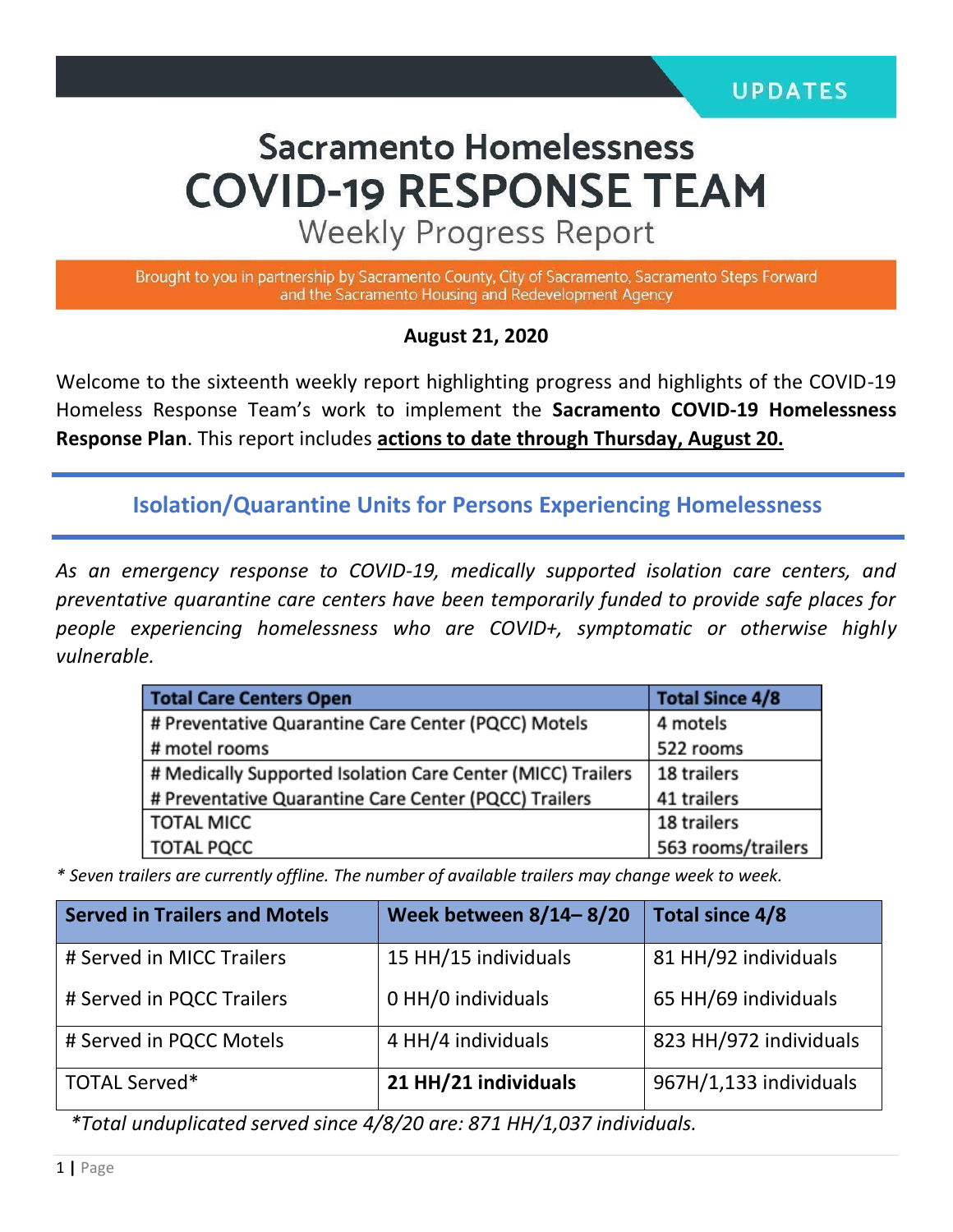- Registered Nurses and Medical Assistants COVID-19 Medical Assistance and Supply Team (CMAST) are stationed at the MICC-trailers and PQCC-motels to provide onsite support to guests 5-days per week.
- Designated referral partners who are referring into the program include hospitals, Federally Qualified Health Clinics (FQHCs), outreach teams, correctional health, emergency shelters, law enforcement and other homeless service providers.

#### **Ensuring Safety and Health for Persons Living Outdoors**

*This strategy is focused around providing coordinated support to people who are unsheltered to remain safely in place per CDC guidance to slow the spread of COVID-19.*

| <b>Sanitation Stations</b>  | <b>Total since 4/8</b> |
|-----------------------------|------------------------|
| <b>Handwashing Stations</b> | 58                     |
| <b>Toilets</b>              | 52                     |
| Locations                   |                        |

*\*Placement of stations is dynamic, and equipment may be moved*

| <b>Encampment Activities</b>             | <b>Week between</b><br>$8/14 - 8/20$ | Total since 4/8 |
|------------------------------------------|--------------------------------------|-----------------|
| # Meals served through Loaves and Fishes | 1,000                                | 18,400          |
| # Meals served by Sacramento Covered     | n/a                                  | 14,800          |
| # Meals served by volunteer groups*      | n/a                                  | 16,251          |
| # Meals served by Solomon's/YMCA         | 2,000                                | 8,000           |

| <b>Encampments and Outreach</b>                |    |
|------------------------------------------------|----|
| # Designated Outreach Navigators               | 36 |
| # Encampments Identified with 20+ individuals  |    |
| # Encampments Identified with < 20 individuals |    |
| <b>TOTAL Encampments Identified</b>            |    |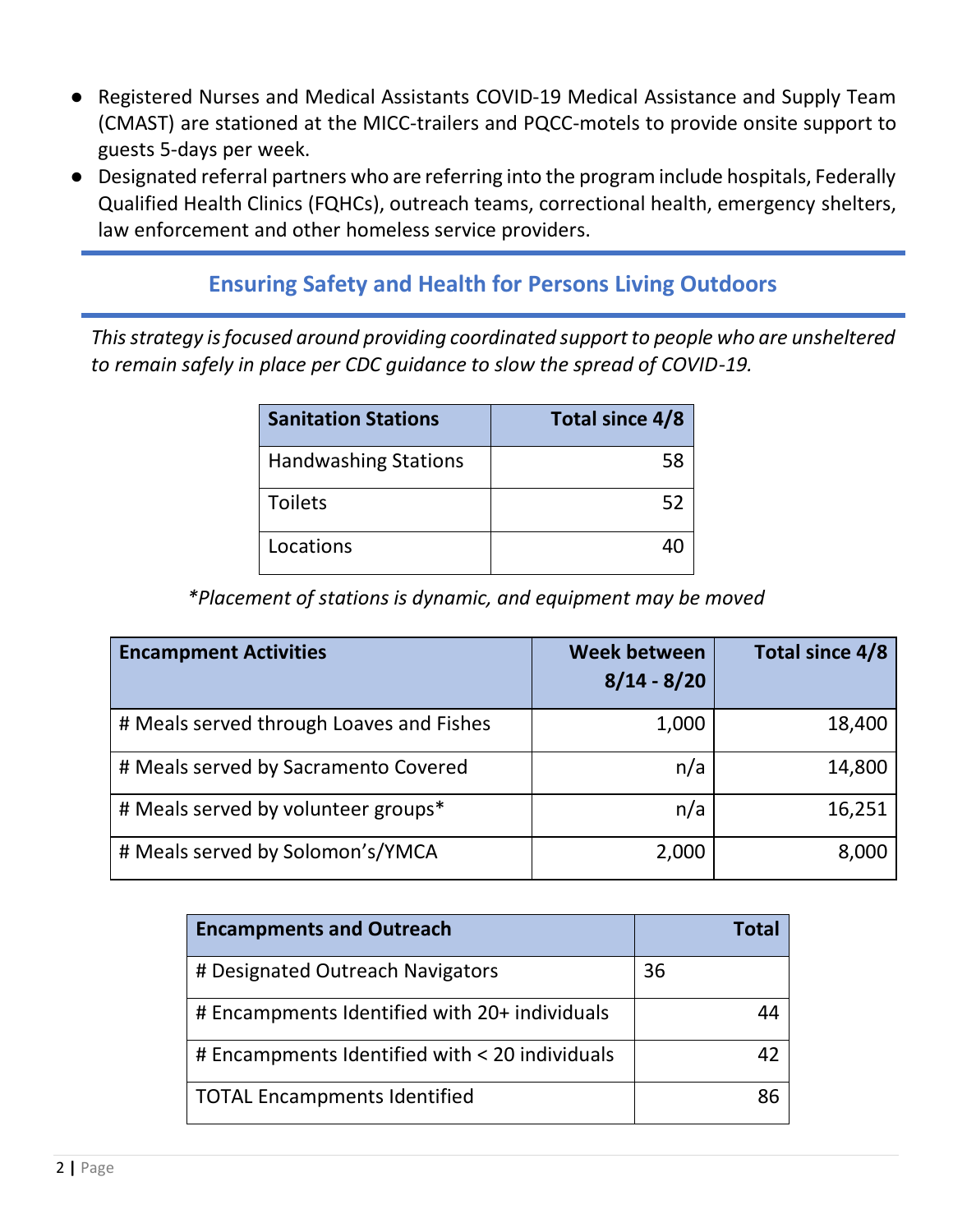- The Response Team increased the supply of water being delivered to encampments over the last week in response to the heat wave. In addition to the 1-2 pallets of 1-gallon water bottles being delivered to encampments throughout the County daily, Monday - Friday, Loaves & Fishes and the volunteer network increased their efforts from 2-3 pallets per week to 6 pallets in the last week.
- \$114,000 in Donate4Sacramento mini-grants have been granted to 25 volunteer and service organizations to distribute meals, sanitation supplies, and survival gear, and to tend to health, transportation, and housing needs. Mini-grants were expended by June 30, 2020. Supplies will continue to be available for volunteer organizations to access and distribute.
- Medical assistance has been provided to 98 encampment areas to date by volunteer medical students from UC Davis Medical School and California Northstate University, local health care providers and a Medical Integrated Health Unit, and by the WellSpace Health Street Nursing program.
- A private provider of trash removal services provides clean-up near sanitation station locations and in areas where food is distributed. This COVID related service augments clean-up occurring by the City and County.
- Servicing of sanitation stations is included with the deployment of the stations and will continue.

## **Keeping Existing Emergency Shelters Safe and Operational**

*This strategy ensures that existing shelters can safely remain open following CDC guidelines, moving vulnerable guests into COVID prevention care centers, and continuing to serve the general homeless populations.* 

- Masks are available to emergency shelters for distribution to shelter clients.
- Elica Health's Wellness on Wheels mobile clinic continues to visit eight congregate shelters per week to provide primary care, emergency dental services and testing for COVID-19.

## **COVID Testing**

*County Public Health in partnership with medical partners are completing robust COVID-19 testing at shelters, encampments and isolation/quarantine care centers with the goal of being able to do widespread testing to ensure the health and safety of people experiencing homelessness.*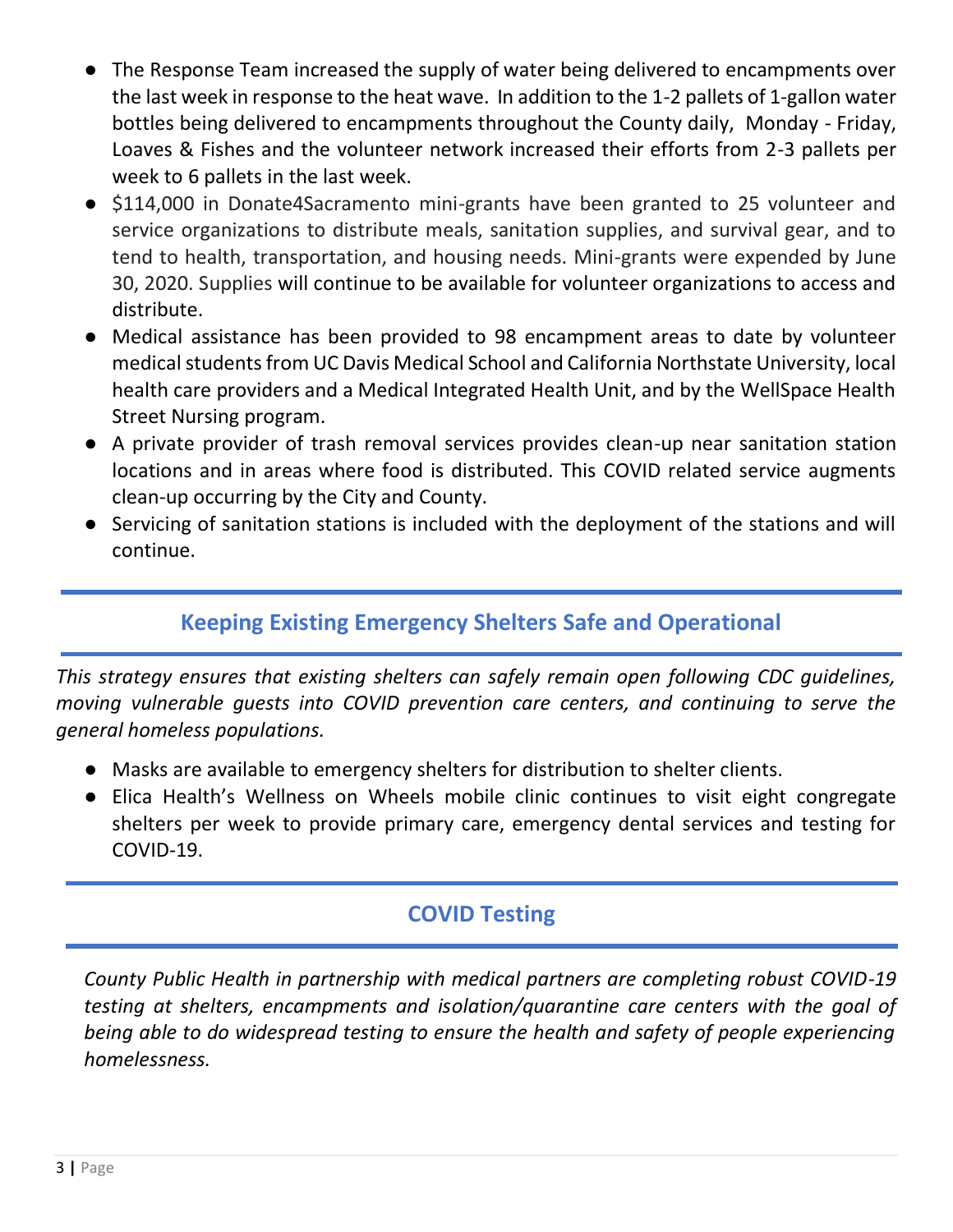| <b>Testing Locations</b>                    | <b>Lead Testing</b><br>Partner*    | # Tests<br><b>Administered</b> | <b>Positive</b><br><b>Results</b> | <b>Negative</b><br><b>Results</b> | <b>Pending</b><br><b>Tests</b> |
|---------------------------------------------|------------------------------------|--------------------------------|-----------------------------------|-----------------------------------|--------------------------------|
| <b>Shelters</b>                             | Elica Health                       | 389                            | 4                                 | 385                               |                                |
| Encampments                                 | Joan Viteri<br>Memorial<br>Clinic  | 117                            | 0                                 | 117                               | 0                              |
| Isolation/Quarantine<br><b>Care Centers</b> | <b>DHS Medical</b><br><b>Staff</b> | 472                            | 3                                 | 469                               | O                              |
| Loaves and Fishes                           | <b>DHS Medical</b><br><b>Staff</b> | 286                            | $\mathbf{1}$                      | 285                               | U                              |
| <b>TOTAL TESTS**</b>                        |                                    | 1,264                          | 8                                 | 1,256                             |                                |

**\*Tests for specific testing locations may administered by lead testing partner or by another partner**

### **Access to Housing**

The Response Team is accelerating work on strategies to maximize housing placements as persons exit Isolation/Quarantine units and is recommending several actions and strategies to transition up to 500 households into permanent housing stability over the next few months. The re-housing plan was presented to the City/County Continuum of Care Board on July 8, and was approved by the Sacramento County Board of Supervisors on July 14 and the Sacramento City Council on August 18.

The proposed redirection changes the following in the current program:

- Reduces the original number of isolation/quarantine rooms from 850 to 600, but extends the funding for the sheltering program past the original end date through September 30.
- While one motel will be definitively closing on September 30, it is anticipated that the remaining three motels and the CalExpo trailers will be continued through the end of the year due to the on-going COVID-19 pandemic. Additional actions by the Board of Supervisors and the City Council will be required to continue the funding for the sheltering program, which is anticipated to take place in the near future.
- The plan seeks to facilitate re-housing and brings new case management services and rehousing assistance to participants.

Re-housing at this scale is challenging and a massive undertaking but will take advantage of both the increased stability of participants now living indoors and the unprecedented local collaboration in the COVID-19 homelessness response. Additionally, Sacramento is one of eight